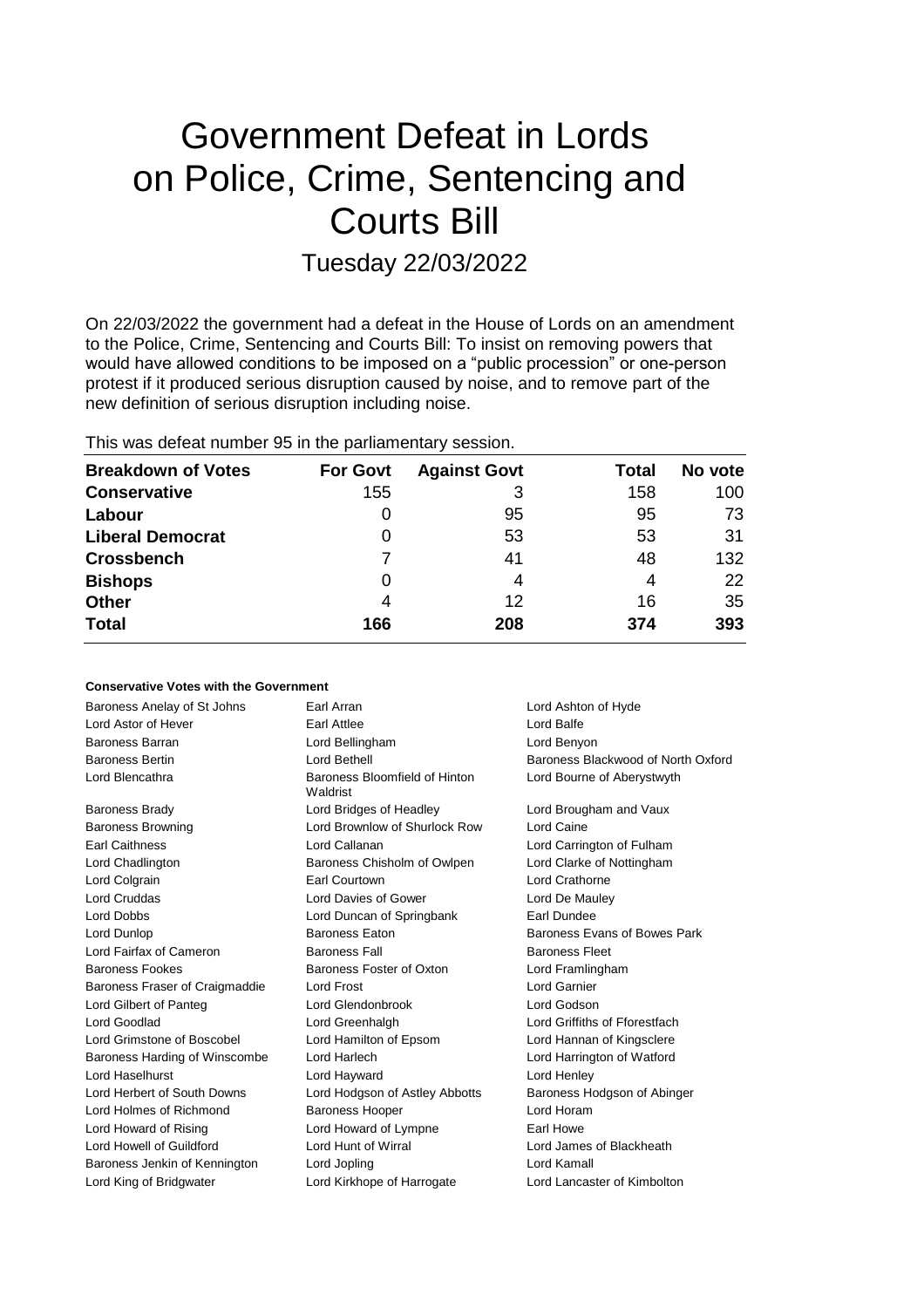| Lord Lang of Monkton          | Lord Lansley                       | Lord Lilley                    |
|-------------------------------|------------------------------------|--------------------------------|
| Earl Lindsay                  | Lord Lingfield                     | Earl Liverpool                 |
| Lord Livingston of Parkhead   | <b>Lord Mancroft</b>               | Lord McColl of Dulwich         |
| Baroness McGregor-Smith       | Lord McInnes of Kilwinning         | Baroness McIntosh of Pickering |
| Lord McLoughlin               | Lord Mendoza                       | <b>Baroness Meyer</b>          |
| Duke of Montrose              | Baroness Morgan of Cotes           | Lord Moylan                    |
| Lord Naseby                   | Lord Nash                          | Baroness Neville-Jones         |
| Baroness Neville-Rolfe        | Baroness Nicholson of Winterbourne | <b>Baroness Noakes</b>         |
| Lord Northbrook               | Lord Norton of Louth               | Lord Offord of Garvel          |
| Lord Parkinson of Whitley Bay | Baroness Penn                      | Lord Popat                     |
| Lord Porter of Spalding       | <b>Lord Price</b>                  | Lord Randall of Uxbridge       |
| Baroness Rawlings             | Lord Reay                          | <b>Baroness Redfern</b>        |
| Lord Risby                    | Lord Robathan                      | <b>Baroness Rock</b>           |
| Baroness Sanderson of Welton  | <b>Lord Sandhurst</b>              | Lord Sarfraz                   |
| <b>Baroness Sater</b>         | Baroness Scott of Bybrook          | Lord Selkirk of Douglas        |
| Lord Sharpe of Epsom          | Lord Sheikh                        | Baroness Shephard of Northwold |
| Lord Shinkwin                 | Lord Smith of Hindhead             | Lord Spencer of Alresford      |
| <b>Baroness Stedman-Scott</b> | Lord Stewart of Dirleton           | Baroness Stowell of Beeston    |
| Lord Strathcarron             | Lord Strathclyde                   | <b>Baroness Sugg</b>           |
| Lord Suri                     | Lord Taylor of Holbeach            | Lord Trefgarne                 |
| Viscount Trenchard            | Lord True                          | Lord Tugendhat                 |
| Lord Udny-Lister              | Baroness Vere of Norbiton          | Baroness Verma                 |
| Lord Wasserman                | Lord Wharton of Yarm               | <b>Lord Willetts</b>           |
| Baroness Williams of Trafford | Lord Wolfson of Tredegar           | <b>Baroness Wyld</b>           |
| Lord Young of Cookham         | Viscount Younger of Leckie         |                                |

#### **Conservative Votes against the Government**

Baroness Altmann **Baroness Shackleton of Belgravia** Baroness Warsi

**Labour Votes with the Government**

# **Labour Votes against the Government**

Baroness Adams of Craigielea Lord Anderson of Swansea Baroness Andrews Baroness Armstrong of Hill Top Lord Bach Lord Bassam of Brighton Baroness Blake of Leeds Baroness Blower Baroness Blower Lord Blunkett Lord Boateng Lord Bradley Lord Brooke of Alverthorpe Lord Browne of Ladyton Baroness Bryan of Partick Lord Campbell-Savours Lord Carter of Coles Lord Cashman Baroness Chakrabarti Viscount Chandos Lord Clark of Windermere Lord Coaker Lord Collins of Highbury Baroness Corston Lord Davidson of Glen Clova Lord Davies of Brixton **Baroness Drake** Lord Dubs Lord Elder Lord Faulkner of Worcester Lord Foulkes of Cumnock Baroness Gale **Baroness Golding** Lord Glasman **Baroness Golding** Lord Grantchester Lord Griffiths of Burry Port Lord Grocott Lord Hacking Lord Hain Viscount Hanworth Baroness Healy of Primrose Hill Lord Hendy Lord Howarth of Newport Lord Hunt of Kings Heath Baroness Jones of Whitchurch Lord Kennedy of Southwark Baroness Lawrence of Clarendon Lord Lennie **Lord Lengter Clarendon** Lord Liddle Lord Lipsey **Baroness Lister of Burtersett** Baroness Mallalieu Lord Maxton Lord McAvoy Baroness McIntosh of Hudnall Lord McNicol of West Kilbride Baroness Merron **Baroness Merron** Lord Monks Lord Morgan Lord Murphy of Torfaen Baroness Osamor Lord Pendry **Baroness Pitkeathley** Lord Ponsonby of Shulbrede Baroness Prosser **Baroness Access** Baroness Quin Baroness Rebuck Baroness Ritchie of Downpatrick Lord Robertson of Port Ellen Lord Rooker Lord Rosser Lord Rowlands Lord Sawyer Lord Sikka Baroness Smith of Basildon Lord Snape Viscount Stansgate Baroness Symons of Vernham Dean Baroness Taylor of Bolton Baroness Thornton **Lord Triesman** Lord Triesman Lord Tunnicliffe Lord Turnberg Baroness Warwick of Undercliffe Lord Watts

Lord Harris of Haringey Baroness Hayman of Ullock Baroness Hayter of Kentish Town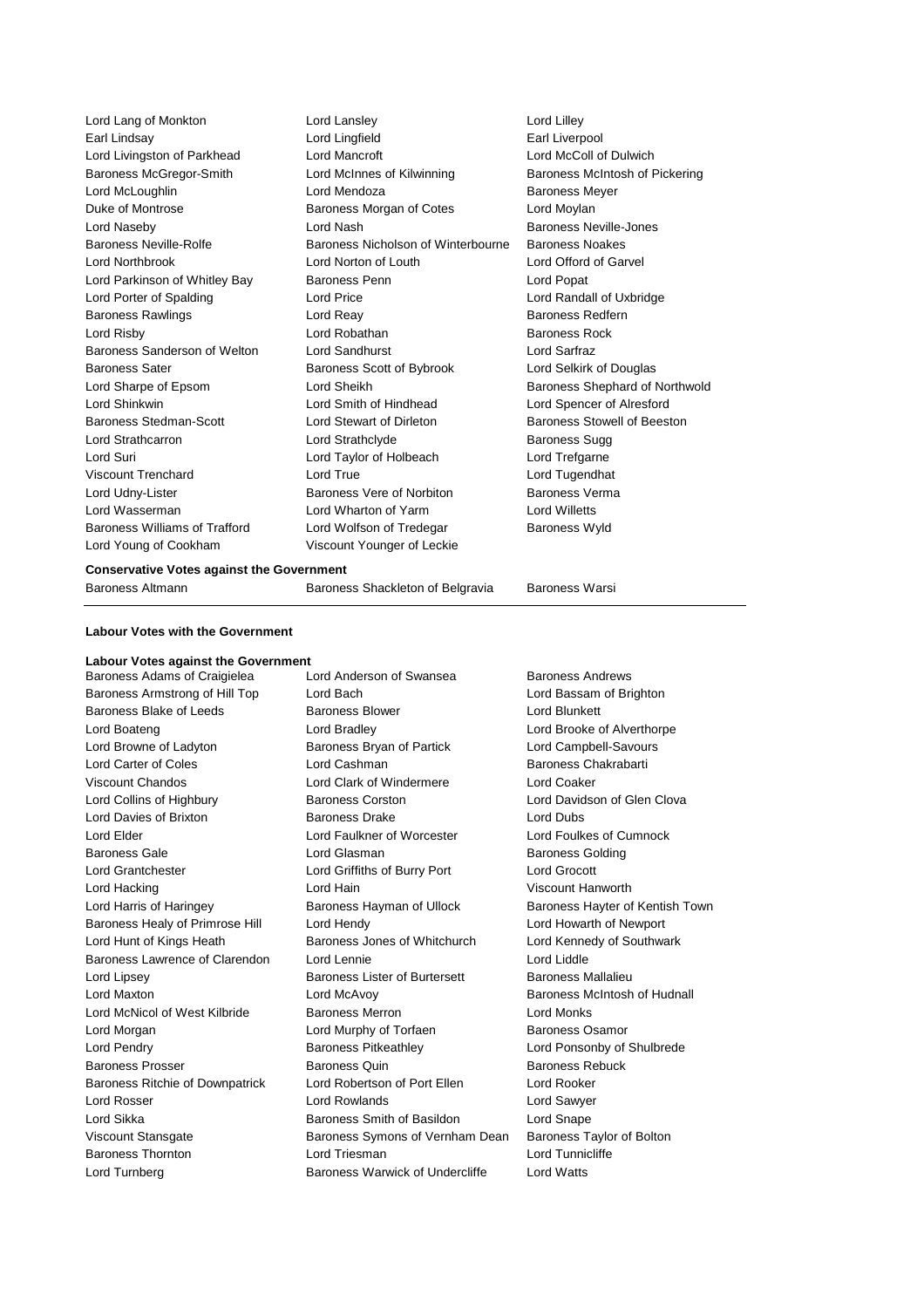Lord West of Spithead **Baroness Wheeler** Baroness Whitaker

Lord Whitty Baroness Wilcox of Newport Lord Wood of Anfield Lord Young of Norwood Green Baroness Young of Old Scone

# **Liberal Democrat Votes with the Government**

| Liberal Democrat Votes against the Government |                                |                                  |
|-----------------------------------------------|--------------------------------|----------------------------------|
| Lord Addington                                | Lord Alderdice                 | Lord Allan of Hallam             |
| Baroness Bakewell of Hardington<br>Mandeville | <b>Baroness Barker</b>         | Baroness Benjamin                |
| <b>Baroness Brinton</b>                       | Lord Bruce of Bennachie        | Lord Burnett                     |
| <b>Baroness Burt of Solihull</b>              | Lord Campbell of Pittenweem    | Lord Clement-Jones               |
| Lord Dholakia                                 | Baroness Featherstone          | Lord Foster of Bath              |
| Lord Fox                                      | Baroness Garden of Frognal     | Earl Glasgow                     |
| Lord Goddard of Stockport                     | <b>Baroness Grender</b>        | Baroness Hamwee                  |
| Baroness Harris of Richmond                   | <b>Baroness Humphreys</b>      | Lord Hussain                     |
| Baroness Janke                                | <b>Baroness Jolly</b>          | Lord Jones of Cheltenham         |
| <b>Baroness Kramer</b>                        | Lord Marks of Henley-on-Thames | Lord Newby                       |
| <b>Baroness Northover</b>                     | <b>Lord Oates</b>              | Lord Paddick                     |
| Lord Palmer of Childs Hill                    | <b>Baroness Parminter</b>      | <b>Baroness Pinnock</b>          |
| Lord Purvis of Tweed                          | Lord Redesdale                 | Baroness Scott of Needham Market |
| Lord Scriven                                  | Lord Sharkey                   | Baroness Sheehan                 |
| Lord Shipley                                  | Lord Storey                    | Lord Strasburger                 |
| Lord Stunell                                  | <b>Baroness Suttie</b>         | Baroness Thomas of Winchester    |
| Lord Thomas of Gresford                       | Lord Tope                      | Baroness Tyler of Enfield        |
| Lord Wallace of Saltaire                      | <b>Baroness Walmsley</b>       |                                  |
|                                               |                                |                                  |

Lord Cameron of Dillington Lord Fowler

# **Crossbench Votes with the Government**

Lord Hogan-Howe **Lord Judge** Lord Lord Mawson Lord Powell of Bayswater

### **Crossbench Votes against the Government**

| Lord Best                    | Lord Bichard                  | Lord Brown of         |
|------------------------------|-------------------------------|-----------------------|
| Baroness Butler-Sloss        | Baroness Campbell of Surbiton | <b>Earl Clancarty</b> |
| <b>Baroness Coussins</b>     | Lord Craig of Radley          | <b>Viscount Craig</b> |
| Lord Crisp                   | Baroness D'Souza              | Lord Greenway         |
| Lord Hall of Birkenhead      | Lord Hannay of Chiswick       | Lord Harries of       |
| Lord Hastings of Scarisbrick | Baroness Hayman               | Lord Hope of 0        |
| Lord Kerr of Kinlochard      | Lord Kilclooney               | Earl Kinnoull         |
| Lord Lisvane                 | Lord Low of Dalston           | Lord Macdona          |
| Lord Mair                    | Baroness Masham of Ilton      | Lord McDonak          |
| Baroness Meacher             | Baroness Morgan of Drefelin   | Baroness O'Lo         |
| Lord Pannick                 | Lord Ramsbotham               | Lord Ravensda         |
| Lord Russell of Liverpool    | Earl Sandwich                 | Lord Thomas           |
| Lord Vaux of Harrowden       | Viscount Waverley             | Duke of Wellin        |
| <b>Baroness Wheatcroft</b>   | Lord Woolf                    |                       |

#### **Bishop Votes with the Government**

| <b>Bishop Votes against the Government</b> |                 |                             |  |
|--------------------------------------------|-----------------|-----------------------------|--|
| Bishop of Durham                           | Bishop of Leeds | <b>Bishop of Manchester</b> |  |
| Bishop of Worcester                        |                 |                             |  |

**Other Votes with the Government**

Lord Tyrie

Lord Empey **Lord Gadhia** Lord Gadhia **Lord Communist Lord Rogan** 

Lord Brown of Eaton-under-Heywood

Viscount Craigavon Lord Greenway

Lord Harries of Pentregarth Lord Hope of Craighead

Lord Thomas of Cwmgiedd Duke of Wellington

Lord Macdonald of River Glaven Lord McDonald of Salford Baroness O'Loan Lord Ravensdale